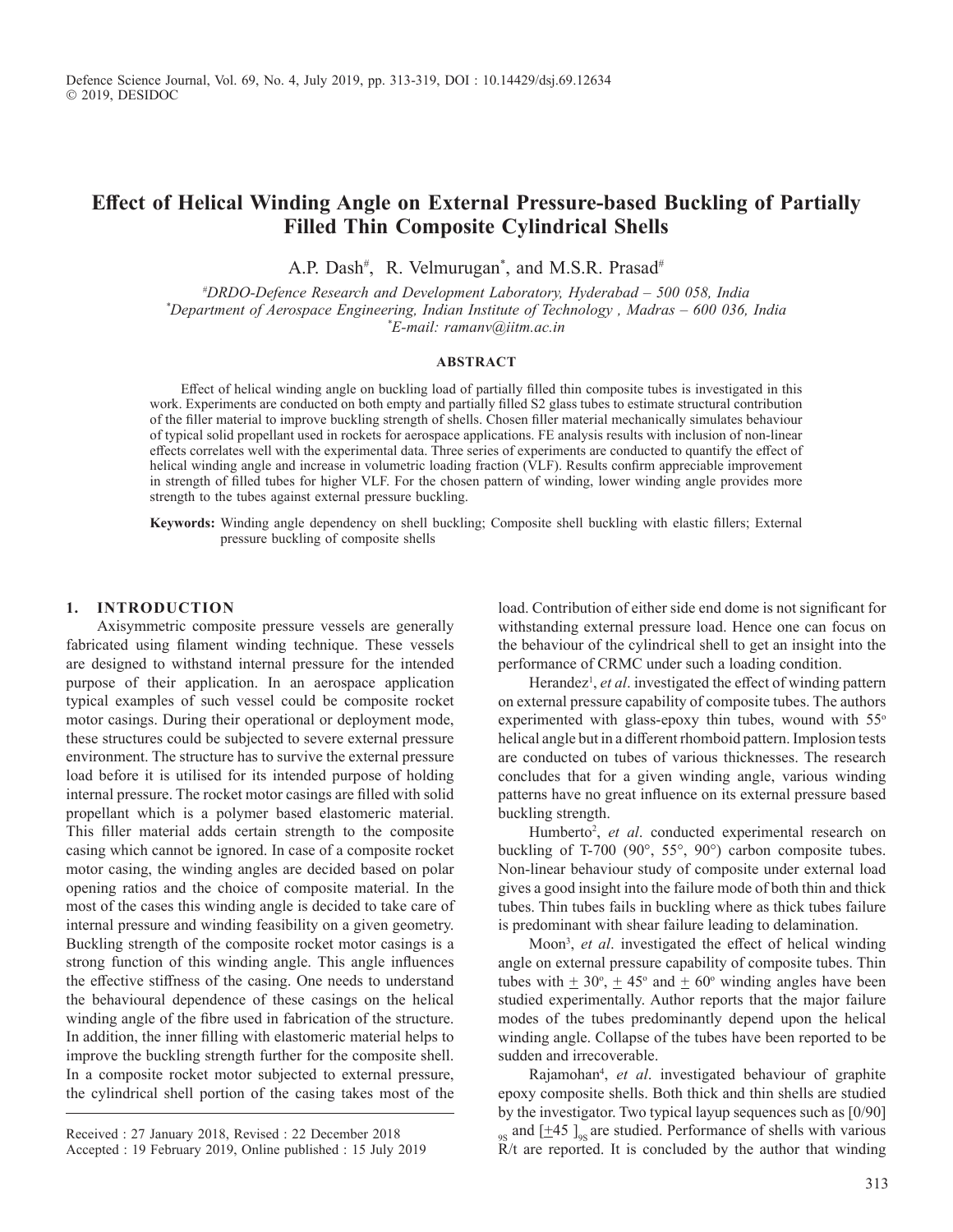angle dependence is very strong for all R/t of shells. Typically for R/t of 100, the buckling load carrying capacity of shell with axial load condition is reported to be higher by  $\approx$  40% for [0/90] <sub>9S</sub> layup sequence as compared to  $\left[\frac{+45}{-8}\right]_{9S}$  layup.

Priyadarshini<sup>5</sup>, et al. have reported the behaviour of empty composite cylinders under axial compression. A combination of various layup sequences, l/r, r/t and imperfection magnitude are investigated by the authors. The study indicates that irrespective of l/r ratios, buckling load carrying capacity of [0°,  $\pm$ 45°, 0°] cylinder is higher by 30 per cent as that of  $[+45^{\circ}]$ <sub>2</sub> layup.

Mistry<sup>6</sup> investigated the optimum winding angle needed for E-glass cylindrical tubes. Author has studied winding angle from 10° to 85° for a combined load of external pressure and axial load. No hoop layup is considered in the work. Stress ratios up to 4:1 and 1:4 have been considered by the investigator. For an external pressure load stress ratio of 2:1, the author recommends an optimum winding angle of 81°. It is seen from the theoretical work that critical buckling pressure keeps monotonically increasing from a lower winding angle to higher ones. The author considers bifurcation load as well as first ply to failure approach in the research. Both the approaches indicate similar buckling strengths.

Messager<sup>7</sup> , *et al*. carried out both theoretical and experimental investigations on carbon and glass composite tubes. The authors have done an optimisation exercise to report that an optimised winding of helical angle enhances the external pressure buckling strength by about 40 per cent as compared to traditional  $\pm$  55° winding. Investigators have conducted extensive experimental study on composite tubes of 400 mm length, 152.4 mm diameter and about 4mm thickness. Experimental results compare with theoretical data within an accuracy of 5 per cent . The theoretical buckling mode shapes reported in the study indicates one half wave longitudinally and 3 half waves in circumferential direction.

An earlier work of the present authors<sup>8</sup> has reported significant enhancement of buckling load carrying capacity for metallic thin shells in the presence of soft elastic filler material. Geometric imperfection modelling is also discussed in detail in the study.

Present study is a combination of experimental and theoretical investigations into the buckling behaviour of thin composite cylindrical tubes partially filled with elastic filler representing solid propellant used in present day composite rocket motors. Initially failure pattern of an empty composite tube is studied to get the idea of deflected geometry during external pressure application. Magnitude of displacement at failure of an empty tube is extended to the filled tubes to arrive at the instance of similar type of failure. Parametric study of winding angle is undertaken for various volumetric loading fraction (VLF) of the tubes.

### **2. EXPErIMENTS**

Thin shell composite tubes are fabricated using S2 glass tow preg epoxy resin. The tubes had a winding pattern of (90°,  $\pm$  θ, 90°) with a nominal total thickness of 2 mm. Helical angle θ is taken as parametric variable to fabricate different sets of cylindrical tubes. The tubes are wound on a CNC winding machine using a metallic mandrel and tow preg. During the winding activity, adequate numbers of infrared lamps are placed near the mandrel to ensure that the temperature of the tow is maintained at 40 °C when it reaches the mandrel. The dimensional details of the realised composite tubes is shown in Fig. 1. Tubes have a nominal length of 450 mm, 150 mm diameter and thickness of 2 mm. Three such sets of composite tubes with different helical angles  $(+\theta)$  such as  $15^{\circ}$ ,  $30^{\circ}$ ,  $45^{\circ}$  are fabricated for parametric study. They are referred as Series-1, Series-2, and Series-3 tubes respectively in this work.

A suitable 0.5 mm thickness nitrile based rubber is bonded internally to the tubes using vulcanisation technique. This is essential to enable proper bonding of elastic filler. Elastomeric fillers representing typical solid propellant, in terms of its mechanical property, used in a rocket motors is filled into these tubes for varying VLF. A total of 18 tubes from each series are fabricated for testing. Three tubes from each series are unfilled and others are filled to five different VLFs such as 0.2, 0.4, 0.6, 0.8, and 0.9. Typical filled tubes and definition of VLF are as shown in Fig. 2.

A tailor made test setup is configured to conduct external pressure test on the composite tubes. Figure 3 presents this setup in schematic form. The tube is assembled into a leak proof structural steel chamber. Two end plates hold the tube in



**Figure 1. Dimensional details of realised composite tubes.**



**Figure 2. Typical photographs of empty and filled composite tubes.**



**Figure 3. External pressure test set up for the composite tubes.**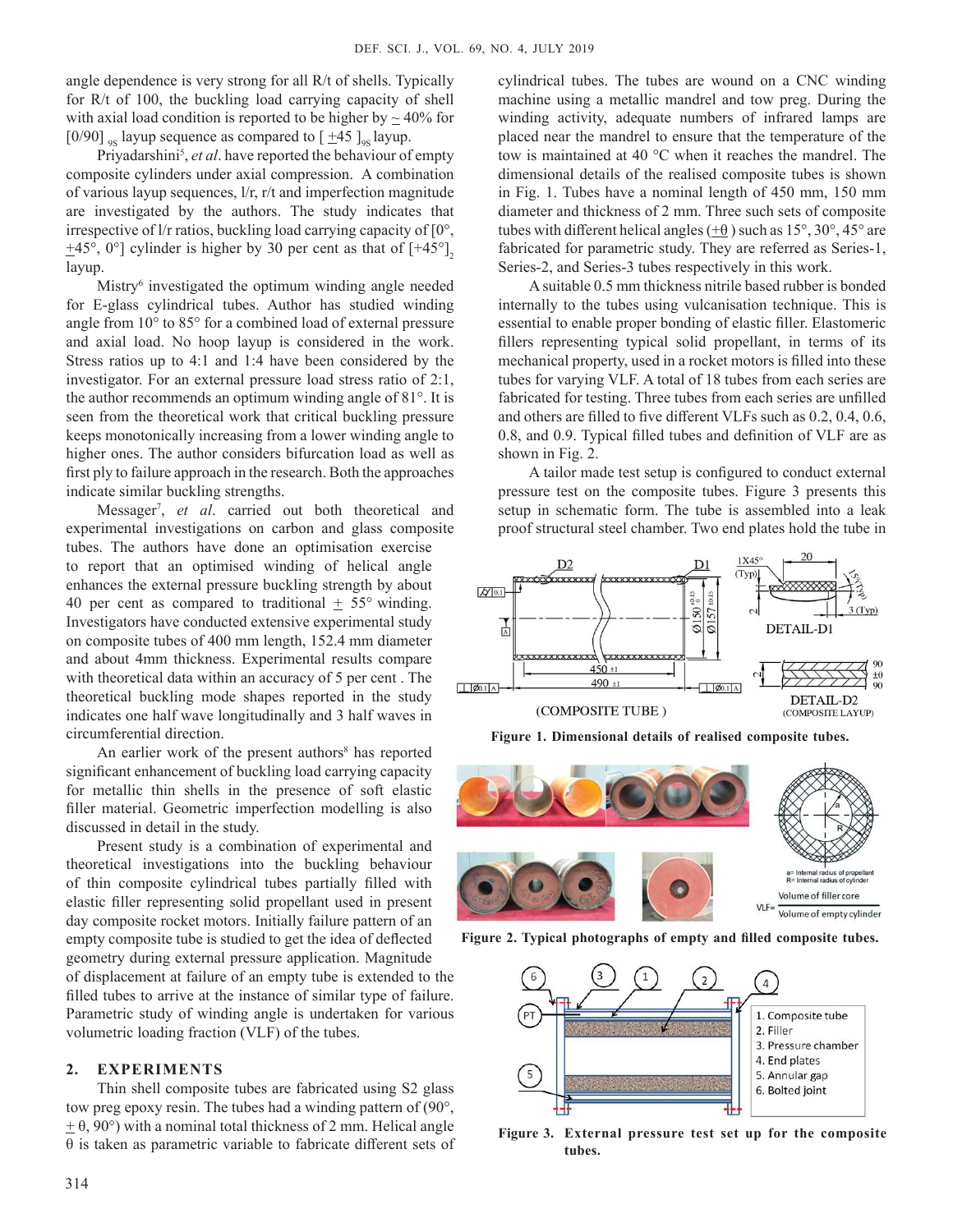position without allowing axial and radial movement. Annular gap between the tube and chamber is pressurised using water. The annular gap pressure is measured using two digital pressure gauges. The pressure record is stored in a computer with a data rate of 100 Hz. Critical pressure (Pcr) for external pressure based buckling is noted from the peak magnitude of pressure time record.

At the outset empty shells are put for external pressure buckling tests. The objective of this test is to capture the pattern of failure and record the time history of deflection. It is important to know the absolute magnitude of radial deflection of the composite tube at the time of buckling. Secondly comparative study of experimental deflection pattern with increase in pressure against the theoretical prediction shall give a confidence to go for experiments with filled tubes. The test setup explained in Fig. 3 is used for the empty tubes with some additional instrumentation to measure real time radial deflection of empty tubes during the tests. Three laser based non-contact displacement transducers (NCDT) fitted to a bracket are placed at different axial locations inside the empty tube. Resolution of the sensors is capable of recording 10 µm displacement. Figure 4 presents empty tube hardware assembly fitted with the NCDTs. During the test, data of all the 3 sensors and two pressure transducers are recorded simultaneously in a computerised data acquisition system computer with a common time tag. The peak value of the annular gap pressure recorded for the test is considered as the buckling pressure or critical pressure for the respective composite tube. The behaviour of empty tubes under external pressure is well captured in this test. Three similar empty tubes are tested to note the spread of experimental data. The test data is stripped and compared with a non-linear FEM based analysis carried out with methodology reported later part of this work. The trend of both experimental and theoretical analysis shows a good match and is as shown in Fig. 5. Table 1 provides these numerical data. Mean critical pressure (Pcr) reported in three successive tests vary within 4.5 per cent of theoretically computed Pcr.



**Figure 4. Photograph showing composite tube hardware assembly**  with NCDT: (a) NCDT on bracket, (b) Reflectors in **tube, and (c) NCDT assembly with end plate.**

**Table 1. Critical pressure of empty Series-2 composite tubes**

|                 | <b>Experiment</b>                   | FE analysis |  |
|-----------------|-------------------------------------|-------------|--|
| $P_{C_r}$ (MPa) | 0.595, 0.642, 0.717                 |             |  |
|                 | (Mean = $0.651$ , Spread = $10\%$ ) | 0.623       |  |



**Figure 5. Comparative results of load-deflection of empty tube.**

After studying the behaviour of three empty tubes, external pressure based buckling tests are conducted on partially filled tubes to quantify the effect of filling on buckling strength. More details of preparation and testing of tubes are reported in earlier research work of the Authors<sup>9</sup>. Displacement measurement on filled tubes is not possible due to practical limitation of space for mounting the sensors. However, since the empty and filled tubes are of similar dimensions, it is assumed that all tubes shall reach state of failure once absolute magnitude of radial deflection reaches to a maximum magnitude of 4 mm. In case of filled tubes, measurements are limited to two channels of annular gap pressure which ultimately records the Pcr. The experimental critical pressure obtained for all the three series of composite tubes are presented in Tables 2, 3 and 4, respectively for Series-1, 2 and 3 tubes. Three tests are conducted for tubes with a specific VLF. Mean value of each VLF series and data spread on each test are presented in these tables. Experimental data indicates a spread of about 10 per cent over average values. The mean value of critical pressure of each case shows that there is an incremental trend in load carrying capacity of the tubes as the VLF increases. As shown in the tables, significant gain in buckling load carrying capacity is observed for 90 per cent filled tubes in comparison to empty ones of respective series. It is seen that the composite tubes crack due to buckling but no specific shape is retained after the specimen is taken out of test chamber. Hence, no mode shape could be inferred from the test data. Probably a sophisticated optical real time 3D scanning technique can reveal mode shape related information.

# **3. FINITE ELEMENT ANALYSIS USING ANSYS SOFTWArE**

Analytical study of the behaviour of both empty and partially filled composite tube is carried out using ANSyS software. Based on extensive physical measurement of dimensions of 45 composite tubes an imperfection magnitude of 0.2 mm on diameter is considered for the analysis. Engineering properties of S2 glass is obtained using flat laminate level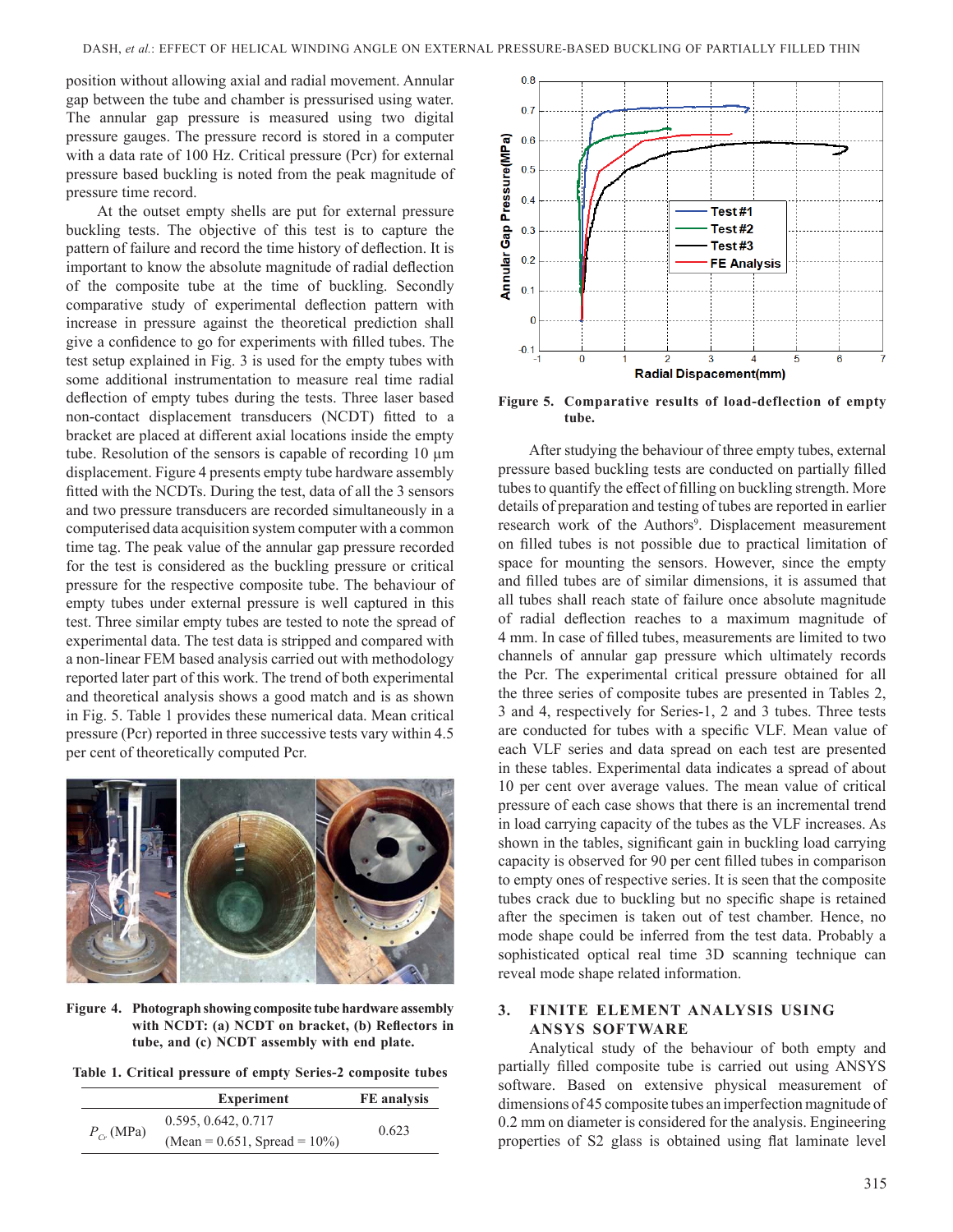| <b>Test</b><br>specimen                                   | Ratio of<br>radius<br>(a/R) | <b>Volumetric</b><br>loading<br>fraction<br>(VLF) | <b>Experimental critical pressure</b><br>(Mpa) |       |                          |
|-----------------------------------------------------------|-----------------------------|---------------------------------------------------|------------------------------------------------|-------|--------------------------|
|                                                           |                             |                                                   | All                                            | Mean  | % Variation<br>over mean |
| $\mathbf{1}$<br>$\overline{c}$<br>$\overline{\mathbf{3}}$ | $\mathbf{1}$                | $\theta$                                          | 0.623<br>0.642<br>0.691                        | 0.652 | $+5.9$<br>$-4.6$         |
| $\overline{4}$<br>5<br>6                                  | 0.89                        | 0.2                                               | 0.750<br>0.630<br>0.750                        | 0.710 | $+5.6$<br>$-12.0$        |
| 7<br>8<br>9                                               | 0.77                        | 0.4                                               | 0.93<br>1.0<br>0.95                            | 1.017 | $+4.1$<br>$-3.2$         |
| 10<br>11<br>12                                            | 0.63                        | 0.6                                               | 1.410<br>1.39<br>1.35                          | 1.380 | $+2.1$<br>$-2.2$         |
| 13<br>14<br>15                                            | 0.45                        | 0.8                                               | 2.000<br>1.835<br>1.817                        | 1.884 | $+6.1$<br>$-3.6$         |
| 16<br>17<br>18                                            | 0.31                        | 0.9                                               | 2.1<br>2.15<br>1.87                            | 2.04  | $+5.4$<br>$-9.0$         |

**Table 2. Critical pressure for series-1(90°, +15°, 90° winding) partially filled tubes**

**Table 3. Critical pressure for Series-2 (90°, +30°, 90° winding) partially filled tubes** 

| <b>Test</b><br>specimen    | Ratio of<br>radius<br>(a/R) | <b>Volumetric</b><br>loading<br>fraction<br>(VLF) | <b>Experimental critical</b><br>pressure (Mpa) |       |                          |
|----------------------------|-----------------------------|---------------------------------------------------|------------------------------------------------|-------|--------------------------|
|                            |                             |                                                   | All                                            | Mean  | % Variation<br>over mean |
| $\mathbf{1}$<br>2<br>3     | 1                           | $\theta$                                          | 0.595<br>0.641<br>0.595                        | 0.610 | $+5.1$<br>$-2.5$         |
| $\overline{4}$<br>5<br>6   | 0.89                        | 0.2                                               | 0.640<br>0.720<br>0.660                        | 0.673 | $+6.9$<br>$-5.1$         |
| $\boldsymbol{7}$<br>8<br>9 | 0.77                        | 0.4                                               | 0.880<br>0.920<br>0.890                        | 0.897 | $+2.5$<br>$-1.4$         |
| 10<br>11<br>12             | 0.63                        | 0.6                                               | 1.140<br>1.180<br>1.200                        | 1.173 | $+0.6$<br>$-2.9$         |
| 13<br>14<br>15             | 0.45                        | 0.8                                               | 1.430<br>1.540<br>1.460                        | 1.477 | $+4.3$<br>$-3.2$         |
| 16<br>17<br>18             | 0.31                        | 0.9                                               | 1.950<br>2.220<br>2.000                        | 2.023 | $+9.7$<br>$-3.7$         |

testing of 20 samples. The mechanical property of the filler material representing HTPB solid propellant of present day rockets, is arrived at after conducting test on the material following ASTM-D638. Shell-181 element having four nodes in each element and six DOF at each node, is used to model S2 glass composite tube. This element allows to define multilayered composite structure. Solid-186, which is a 3D 20-noded

element with quadratic displacement behaviour element and three DOF at each node is utilised to model the inner elastic filler. This solid element has got suitable features to model hyper-elastic solids such as soft elastic filler. Two parameter Mooney-Rivlin model is used to represent the non-linear property of the filler core. Clamped boundary condition is applied on either end of the tubes. Through a mesh convergence analysis 4 mm size of elements are adopted. A non-linear analysis is carried out by applying external pressure load in finite steps till failure. The large deflection option is activated with minimum 50 sub steps for loading. Geometry of the tube and elastic filler are updated at the end of each load step. This geometry update ensured that the external pressure is applied exactly normal to the surface of the updated geometry. FE solution is tracked for each load step. At the bifurcation point, solution starts diverging. This is internally tracked by ANSyS and is indicated as bisection occurrence point which is taken as the point of instability. The maximum radial deflection of the tube is tracked and stored as a function of pressure load till the point of instability. More details about the nonlinear FEA procedure and steps are reported in earlier work of the authors<sup>8,9</sup>. As an engineering solution composite rocket motor casings (CRMC) filled with filler such as solid propellant are not allowed to take load beyond a point where initiation of buckling takes place. Since the present investigation aims at studying behaviour of CRMCs, study is limited to the extent of the first fundamental mode shape only. Typical first mode shape for the tubes with  $L/D=3$  is as shown in Fig. 6. Longitudinally it shows one half-sine lobe whereas circumferentially 4-complete lobes are seen for all loading fractions. The mode shape remains unaltered for a given L/D ratio.

### **4. rESULTS AND DISCUSSION**

The critical pressure (Pcr) obtained from pressure-time curves of experiments and pressure-displacement curves obtained from FE analysis are extracted and presented in graphical form in Figs. 7, 8, and 9 corresponding to Series1, Series-2 and Series-3 tubes. For each series of tubes, experimental data spread varies with a maximum limit of 12% which is reasonably good. FEA data match very well with the experimental mean values within a variation of 11 per cent. This gives the confirmation that non-linear FE analysis very closely represents the behaviour of the structure demonstrated in experiments. Enhancement in buckling strength of 0.9 VLF tubes has been 3.5 times for series-1, 2.96 times for series-2 and 1.78 times for series-3 tubes respectively with respect to the corresponding empty tubes. One could clearly see that for all the three series of tubes there is considerable enhancement of buckling strength for an increased VLF.

Further FE analysis based studies are conducted on different L/D ratios of tubes and three different helical angles of winding corresponding to Series 1, 2, and 3 tubes. Results of these analyses are presented in Figs. 10, 11 and 12 for L/D ratios of 1, 3 and 5 respectively. For tubes with VLF of 0.9, changing the winding from a higher angle  $45^{\circ}$  to a lower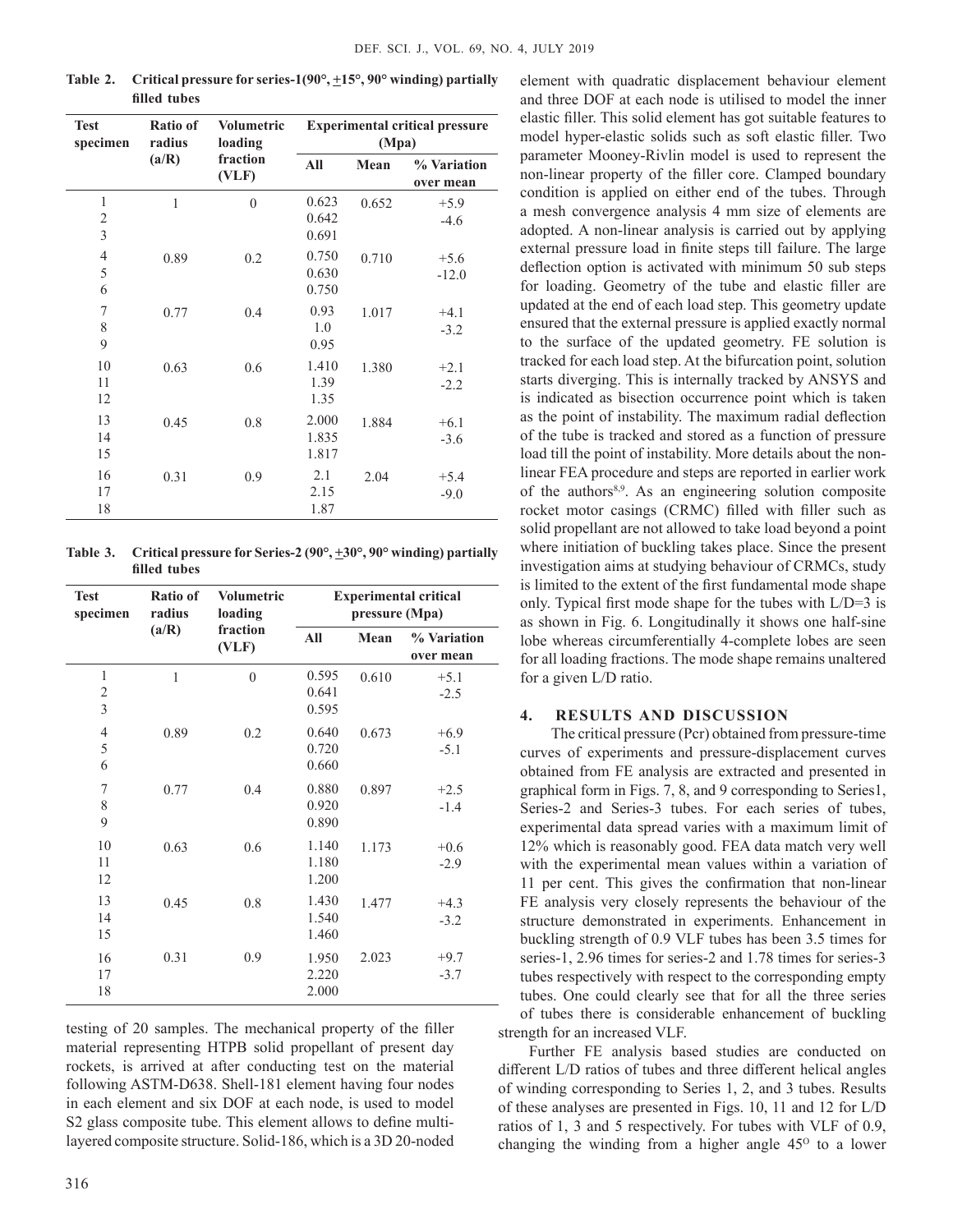angle of 15° has improved buckling strength significantly. The same is true for all the three L/D ratios of tubes but with varying magnitude. Probable reason for such an improvement is the effective longitudinal modulus (Ex) of composite tubes. Higher longitudinal modulus tube takes higher magnitude of support from the inner filling. For a short composite cylinder with L/D=1, gain in buckling strength in presence of propellant is limited to a maximum of 20 per cent over an empty tube. However for cylinders with L/D of 3 and more, which behave as a long cylinder, increment of buckling strength is significant for filled tubes compared to the empty tubes. The inner filling acts as an elastic foundation support to the tubes. Support

**Table 4. Critical pressure for Series-3 (90°, +45°, 90° winding) partially filled tubes** 

| <b>Test</b><br>specimen | Ratio<br>of<br>radius<br>(a/R) | <b>Volumetric</b><br>loading | <b>Experimental critical</b><br>pressure (Mpa) |       |                          |
|-------------------------|--------------------------------|------------------------------|------------------------------------------------|-------|--------------------------|
|                         |                                | fraction<br>(VLF)            | All                                            | Mean  | % Variation<br>over mean |
| $\mathbf{1}$            | 1                              | $\theta$                     | 0.540                                          | 0.532 | $+1.5$                   |
| $\overline{2}$          |                                |                              | 0.530                                          |       | $-0.38$                  |
| $\mathfrak{Z}$          |                                |                              | 0.525                                          |       |                          |
| $\overline{4}$          | 0.89                           | 0.2                          | 0.570                                          | 0.572 | $+0.35$                  |
| 5                       |                                |                              | 0.574                                          |       | $-0.35$                  |
| 6                       |                                |                              | 0.571                                          |       |                          |
| 7                       | 0.77                           | 0.4                          | 0.594                                          | 0.595 | $+0.85$                  |
| 8                       |                                |                              | 0.600                                          |       | $-0.84$                  |
| 9                       |                                |                              | 0.590                                          |       |                          |
| 10                      | 0.63                           | 0.6                          | 0.730                                          | 0.747 | $+3.1$                   |
| 11                      |                                |                              | 0.740                                          |       | $-2.3$                   |
| 12                      |                                |                              | 0.770                                          |       |                          |
| 13                      | 0.45                           | 0.8                          | 0.980                                          | 1.016 | $+3.3$                   |
| 14                      |                                |                              | 1.020                                          |       | $-3.7$                   |
| 15                      |                                |                              | 1.050                                          |       |                          |
| 16                      | 0.31                           | 0.9                          | 1.170                                          | 1.155 | $+1.3$                   |
| 17                      |                                |                              | 1.170                                          |       | $-3.1$                   |
| 18                      |                                |                              | 1.120                                          |       |                          |



**Figure 7. Improvement in critical load for Series-1 tubes.**







Figure 6. Typical mode shape of filled composite tube (L/D=3): (a) Longitudinal lobe, (b) VLF=0, (c) VLF=0.2, (d) VLF=0.4, (e) **VLF=0.6, (f) VLF=0.8, and (g) VLF=0.9.**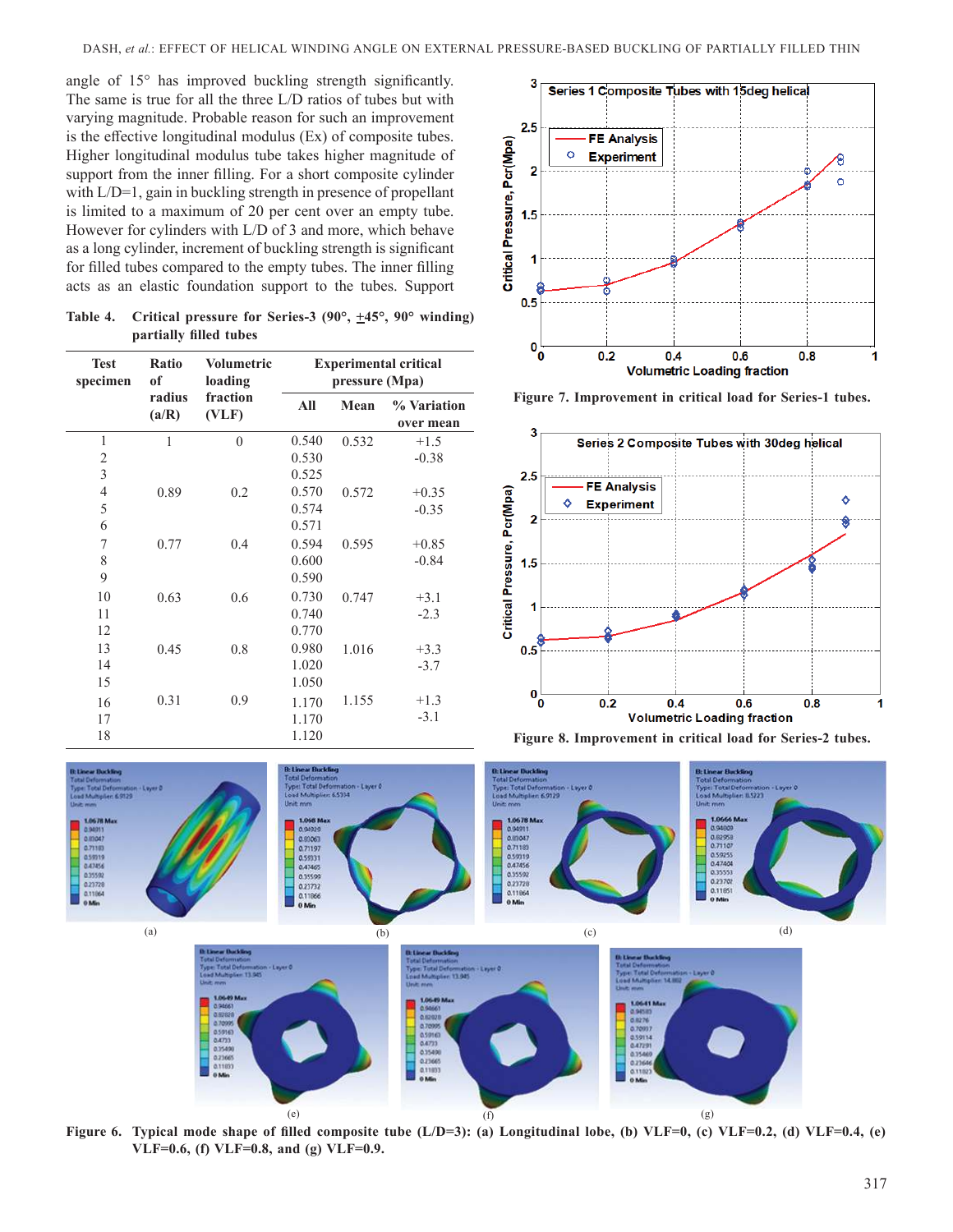

**Figure 9. Improvement in critical load for Series-3 tubes.**



Figure 10. Relative improvement of buckling strength with **varying winding angle.** 



Figure 11. Relative improvement of buckling strength with **varying winding angle.**



Figure 12. Relative improvement of buckling strength with **varying winding angle.**

reaction is proportional to the magnitude of radial deflection. Short tubes with low L/D have less radial deflection due to external pressure and hence get less support from the filled core whereas the long tubes derive higher magnitude of support from inner core due to higher magnitude of radial deflection.

## **5. CONCLUSIONS**

Buckling strength of the cylindrical tubes increases significantly for a filled tube in comparison to an empty one. Extent of this increase in strength is a strong function of volumetric loading fraction VLF of the filler material. In case of a high performance rocket motor where VLF is as high as 0.9, buckling strength of composite casings can be expected to improve to an extent of 3.5 time as that of empty casing subjected to external pressure load.

 A lower helical winding of 15° increases the buckling strength of a 90 per cent filled tube by 2 time in comparison to a 45° wound one. This increment is due to the increase in longitudinal modulus of the composite tubes for the given choice of winding angles. This stresses the fact that one must choose an optimum helical winding to get best support from the filler material.

For a short composite cylinder with L/D=1, gain in buckling strength in the presence of propellant is limited. However for long cylinders with L/D of 3 and more, increment of buckling strength is significant irrespective of the choice of helical winding angle.

# **rEFErENCES**

1. Moreno, H. Hernandez; Douchin, B.; Collombet, F.; Chouqueese D. & Davis, P. Influences of winding pattern on the mechanical behavior of filament wound composite cylinders under external pressure. *Compos. Sci. Technol.,* 2008, **68**(3-4), 1015-1024.

doi: 10.1016/j.compscitech.2007.07.020

2. Humberto, Jose; Almcida Jr, S.; Riberio, Marcelo L.; Tita, Voleri & Anico, Sandro C. Damage and failure in carbon epoxy filament wound composite tubes under waternal